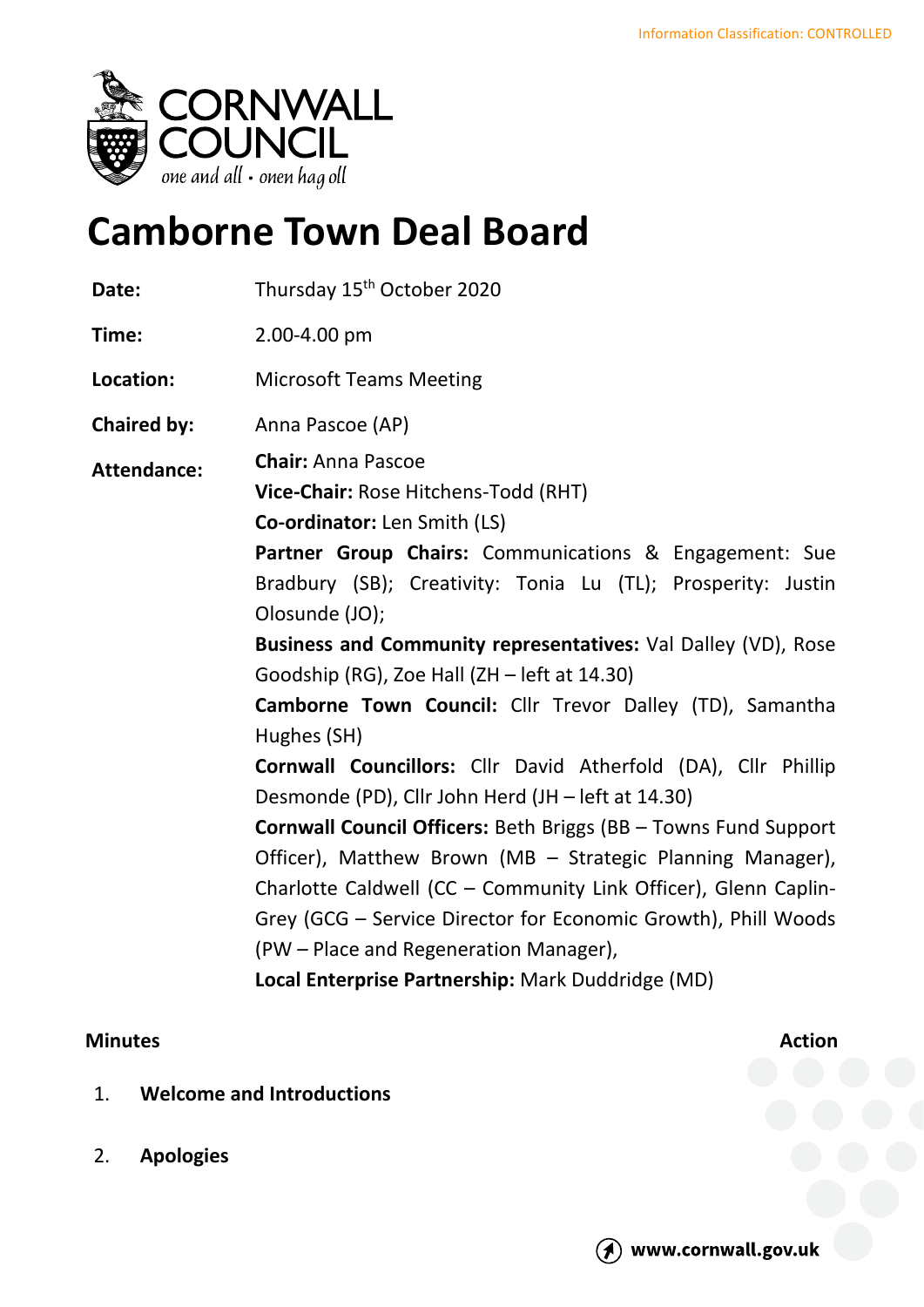- Apologies: CC Paul White (PWh).
- JH noted he was only able to attend the first half an hour of the meeting.

#### 3. **Declarations of Interest**

- VD declared an interest, although not a pecuniary interest, as a trustee for Camborne Community Centre, with regards to any discussion around the Donald Thomas Centre.
- PD declared an interest due to his son owning Desmonde Associates potentially tendering to the Board.
- RHT declared an interest as a Director of West Cornwall Works CIC.
- CC declared an interest having submitted an Expression of Interest on behalf of Youth Cafes Cornwall.
- JO declared an interest as an employee of Cornwall College.
- AP declared an interest in BID projects, as a Camborne BID Officer.

#### 4. **Board Attendance Register**

• Noted.

#### 5. **Minutes of last meeting and matters arising**

#### **a) Minutes of Board meeting held on 10th September**

• It was proposed by DA, seconded by RHT and agreed by the Board that the minutes of the previous meeting were an accurate record.

## **b) Minutes of Extraordinary Board meeting held on 16th September**

- VD had contacted Officers in advance of the meeting to highlight concerns over Item 5 in that she felt the minute did not reflect the full extent of the discussion or explanation as to the decision taken.
- LS read aloud the proposed changes to the wording to reflect this narrative. VD confirmed she was happy with the addition, as were the rest of the Board.
- It was proposed by CC, seconded by DA and agreed by the Board that the minutes of the previous meeting were an accurate record, subject to the additional bullet points being added to Item 5, as tabled at the meeting.
- **ACTION:** BB to amend minutes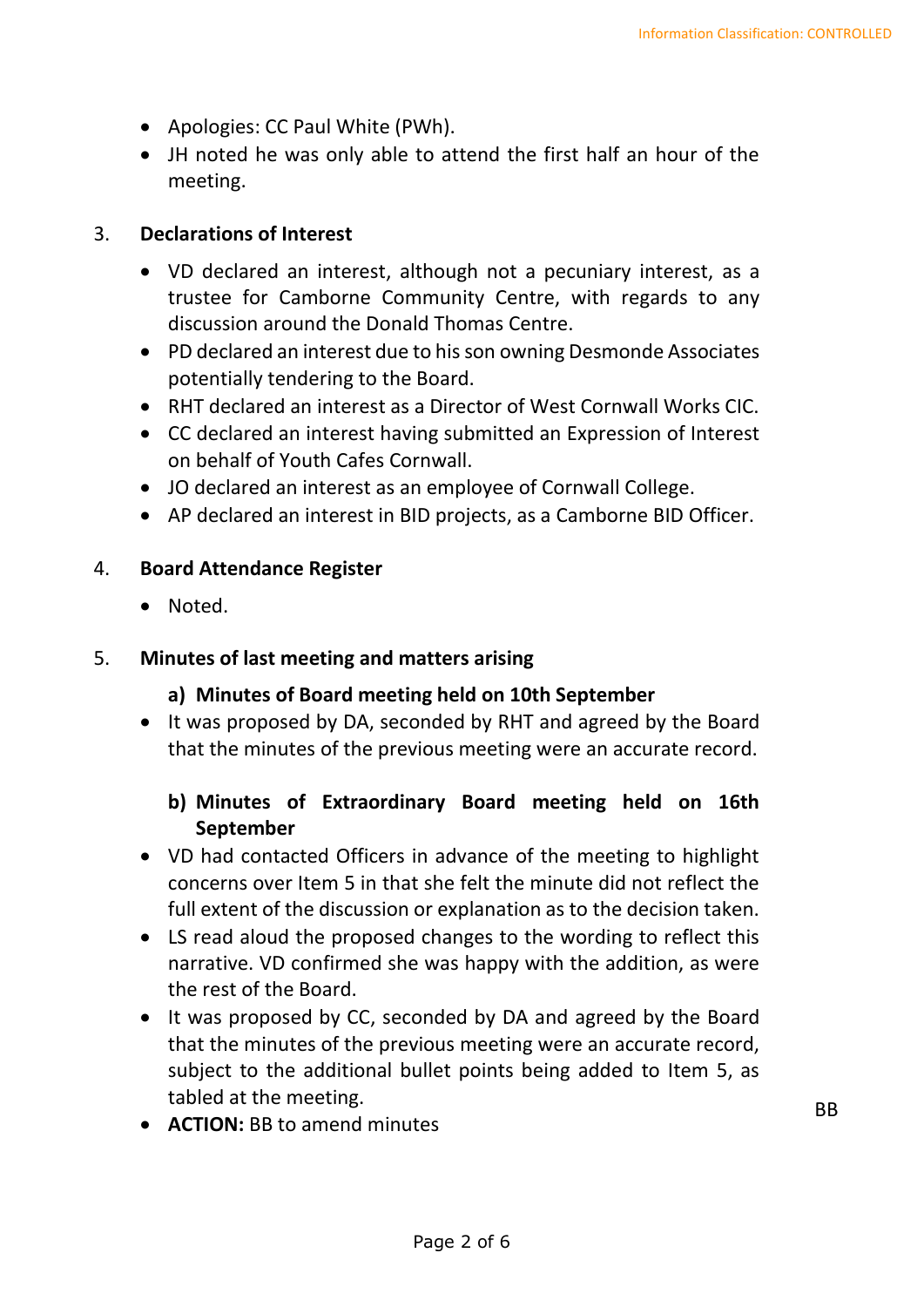#### 6. **Update from Comms and Engagement Partners**

- SB advised that press releases had been produced regarding the accelerated fund approval, project A-Void and the survey results.
- AP and SB had a successful meeting with Cornwall Live who are willing to offer publicity in support of the Town Deal.
- Social Media engagement and followers growing, LB working on increasing further.
- Nearly 1000 survey responses had been received and the results circulated to the Board.
- RHT provided an update on the Deal Makers, with the first workshop taking place in two weeks. The intention was to get attendees consent to record this online meeting in order to share it with the Board.

## 7. **Update from Prosperity Partners**

- A report had been circulated with the agenda pack.
- JO advised that progress was being made on the key projects, with various logistical considerations being considered regarding the Buzz Station project.
- JO thanked MB for his input with regards to the cycling network and addressing the investment required to move forward with this project.
- JO advised that the pedestrianisation aspect was not currently being progressed due to perceived lack of appetite.
- CC queried this as she had understood that this was central to the vision.
- The requirement to conduct a consultation was discussed and it was agreed that this matter would be taken to the next Comms & Engagement Partners meeting.
- **ACTION:** SB to add to Comms meeting agenda
- LS advised that a scoring matrix provided by Arup had been adapted to be town specific, and that a project proforma had been produced and circulated to prospective delivery partners.
- The deadline for proforma return was end October, with scoring taking place in early November.
- It was noted that the vision document was referenced in the proforma but that this was not currently available on the website.
- It was noted as an urgent action that a public facing version of this document be produced and uploaded as soon as possible.

SB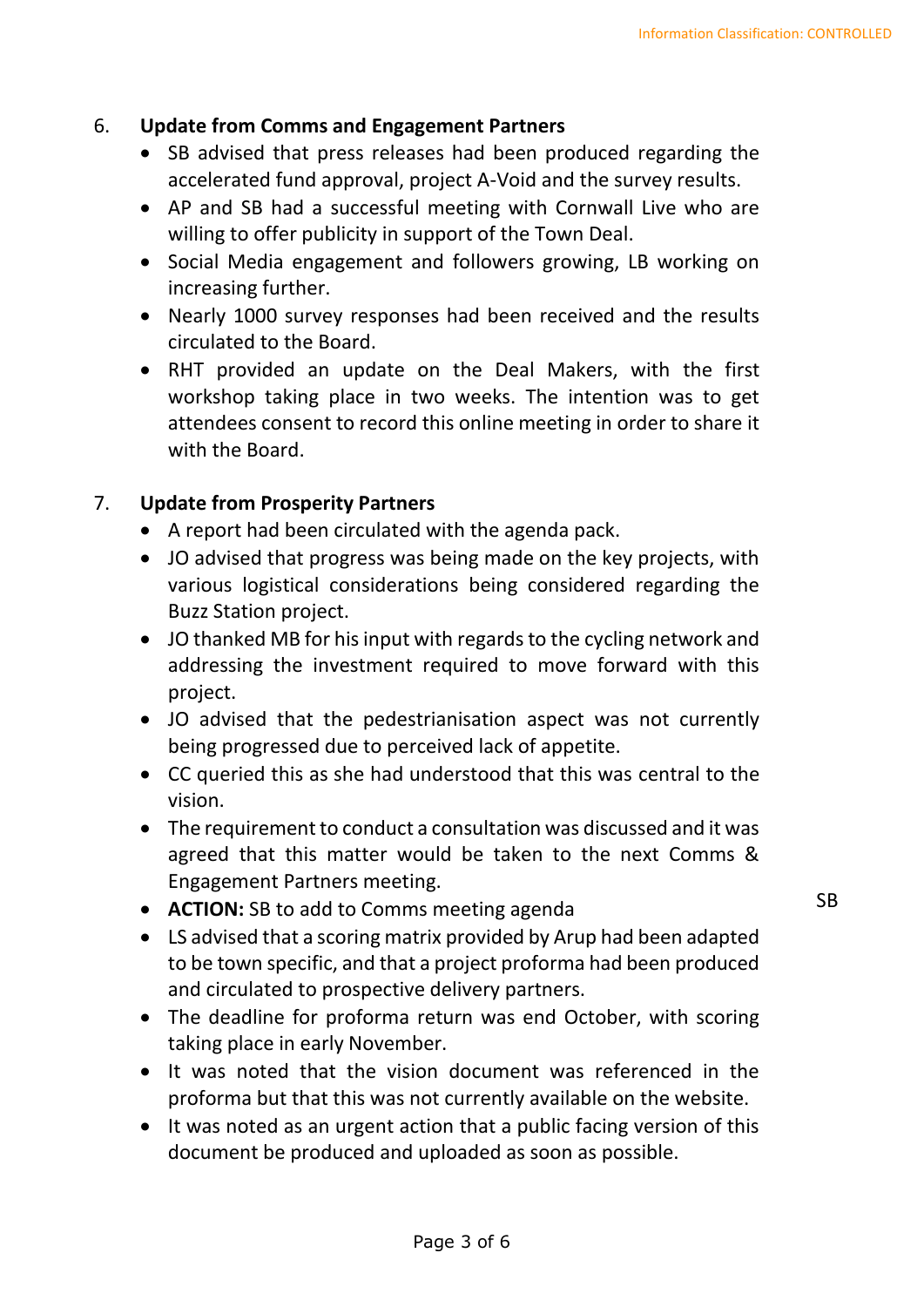SB

- CC noted that she had not received any comments back from the latest version of the vision she had circulated and asked any Members who wished to input to send comments. ALL MEMB ERS
- It was agreed that this would be taken to the next Comms & Engagement Partners meeting.
- **ACTION:** SB to add to Comms meeting agenda
- MD suggested an additional project which may be of interest to the Board and it was agreed that he would follow up with LS outside the meeting to discuss further and establish who the applicant would be. MD
- GCG noted that he would also pick up on this action. GCG

## 8. **Update from Creativity Partners**

- TL advised that the CMP project would not be progressing.
- The proforma had been sent out to various organisations with some projects appearing promising.
- TL noted that heritage was being considered but a lead had not been established.
- It was agreed that a working group would be set up to consider the possibility of establishing a delivery body.
- LS noted that Arup may be able to provide support, having previously offered a workshop on this topic.

## 9. **Governance, Risk & Assurance Framework update**

- A paper had been circulated by AP prior to the meeting.
- AP advised that she had developed the idea of a new Partner group to support Cornwall Council in developing risk management, governance compliance and Board Member recruitment.
- The purpose of the group would be to act as point of contact between Cornwall Council and the Board.
- SH indicated her willingness to participate in the new group.
- It was proposed by AP, seconded by SH and agreed to form a Finance & Future Planning Partner Group.
- The capacity budget (Item 12) was also noted under this item.

#### 10. **Place & Regeneration Manager's Update**

- PW advised that the Government had created an additional Cohort 2a submission date of  $11<sup>th</sup>$  December.
- The Board agreed that another change to the submission date was not desirable or feasible at this point.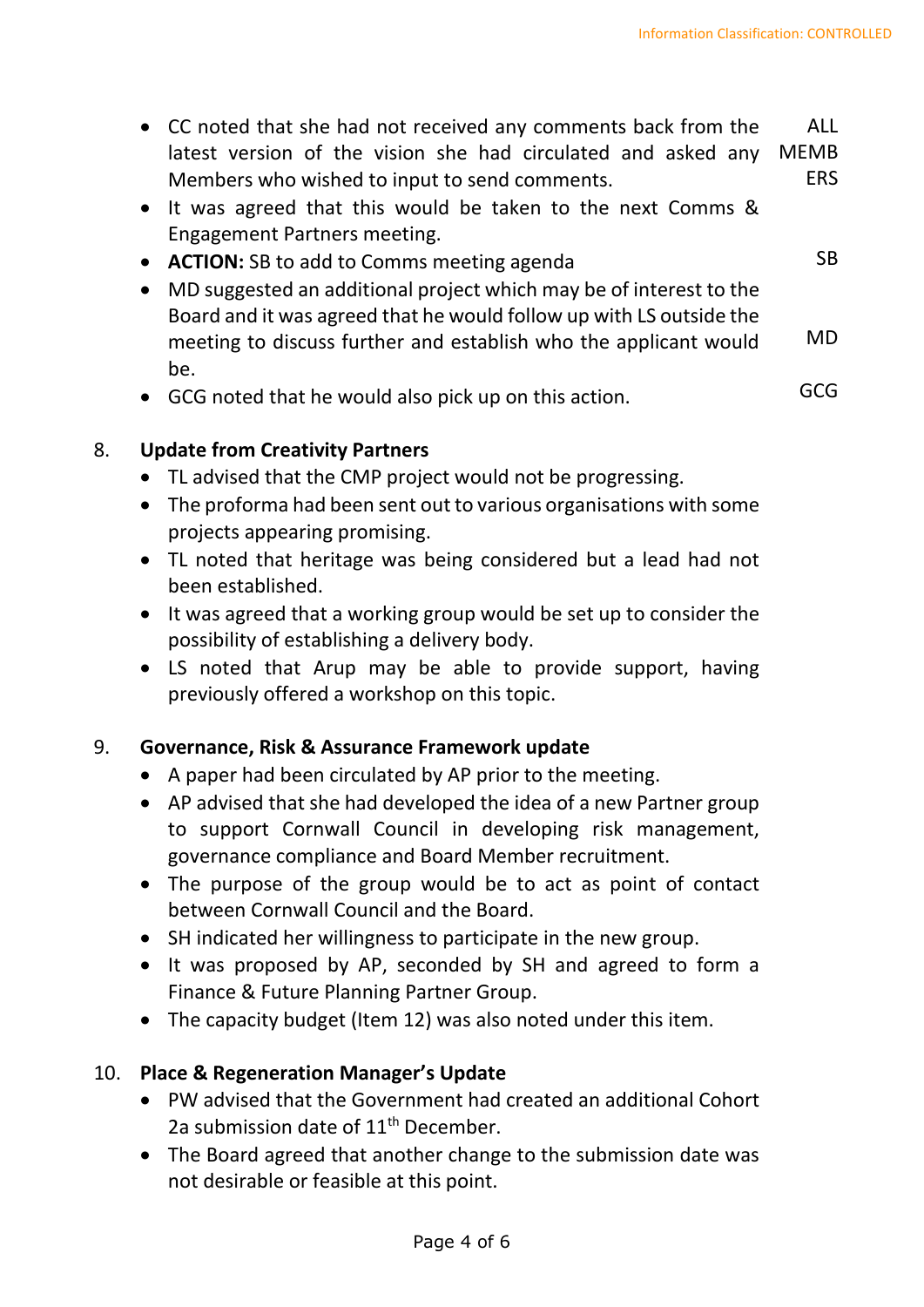- It was proposed by SH, seconded by SA, and agreed by the Board to remain in Cohort 3, January 2021 submission.
- PW advised of the Arup check and challenge service, and that the draft TIP would be taken through that process during November.
- PW reminded Members that the available funding was up to £25m, but that a cohesive TIP, with a golden thread through the projects and clear links with the intervention framework, was key.
- It was noted that strategic fit and deliverability were also extremely important.
- LS advised that his time would need to be dedicated to producing the TIP and he would therefore be paring back on meeting attendance.

# 11. **Chair's Update**

- AP noted that she would also be addressing Item 13 (Accelerated Fund Update) under this item.
- AP noted the excellent response to the survey. Arup had advised that pull out quotes and community narrative were desirable and that the survey provided such narrative.
- AP advised that she and TL had met and discussed a health and wellbeing theme, with a suggested strapline of 'Camborne Doing Well'.
- AP updated on Project A-Void that Camborne BID was responsible for. She advised that the scheme had been launched on 2<sup>nd</sup> October and had already seen significant interest.
- AP noted that further information would be shared in the weekly bulletin.

## 12. **Capacity Funding Expenditure Update**

• Noted under Item 9.

## 13. **Update on £750,000 Accelerated Funding**

- This item had been covered under item 11 (Chair's Update).
- 14. **Any other business**
	- LS advised the creation of a working group to progress the scoring of projects.